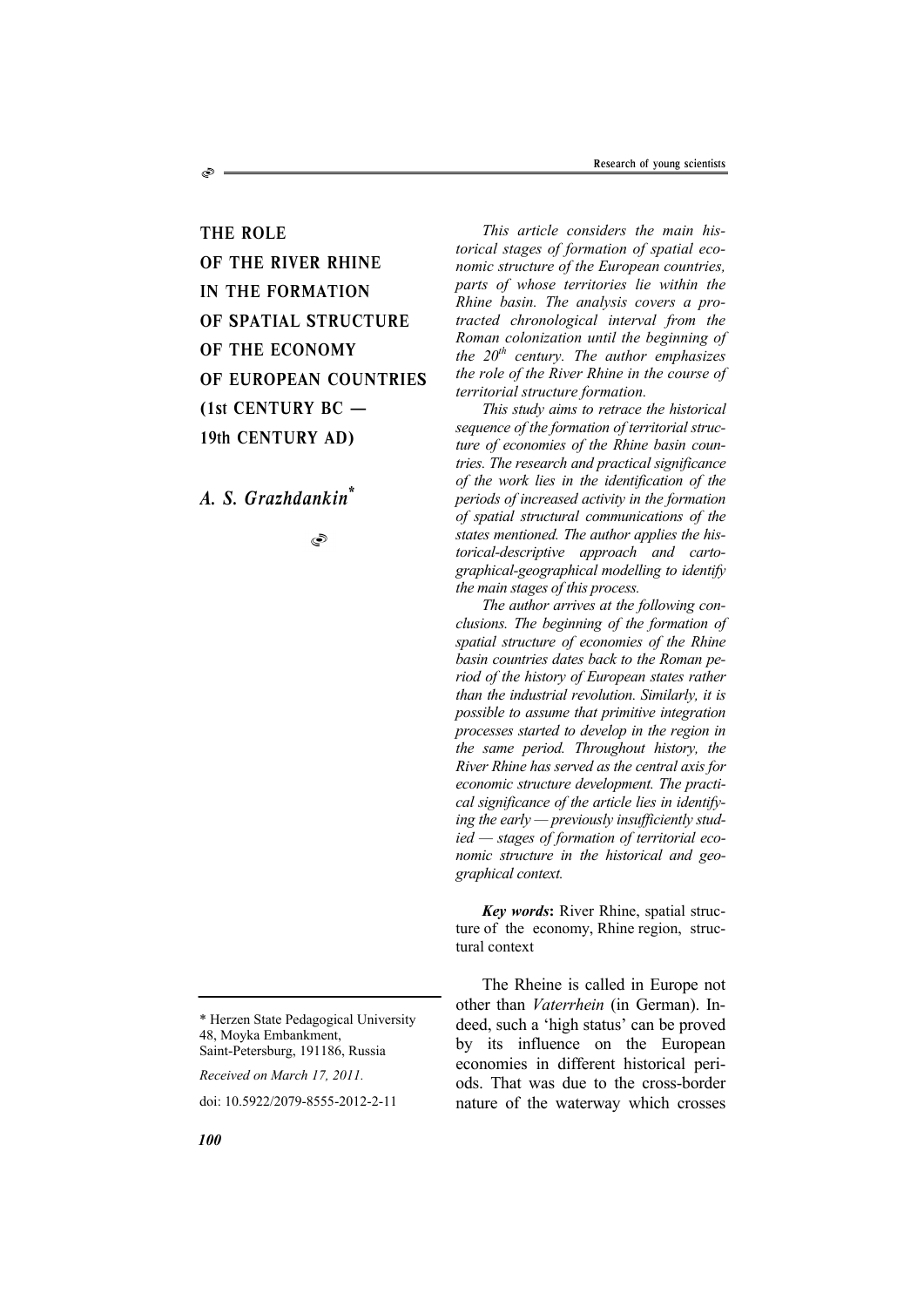the territories of six countries (Switzerland, Liechtenstein, Austria, France, Germany, the Netherlands), and taking into account the tributaries, Luxemburg and a part of Belgium are also in the 'zone of influence'. Thus, we have a whole territorial entity which can be singled out as a separate Rheine region.

The above-listed states are some of the world's economic centres, and their today's spatial economy set-up is a result of the long historical process which has lasted for several hundred years.

The beginning of the formation of the spatial economic structure in the Rhine basin should be associated with the expansion of the boundaries of the Roman Empire, when in the 1<sup>st</sup> century BC the Romans conquered a large territory including Gaul (modern France) and the western bank of the Rhine, home to the Celts and ancient Germans.

When the Romans came to the Rhine region, it stirred up economic development. First, new cities were developed, the centres of social, economic, political and cultural life of Cologne (38 BC), Bonn (11 BC), Wiesbaden (77 AD), Worms (14 BC), Koblenz (55 BC), Constance (59 BC), Maine (13 BC), Strasbourg (10 BC), Trier (16 BC), Basel (15 BC). (Fig. 1). In fact, all those cities were strongholds performing the defensive function, and the Rhine was used as Limes (border) at the time of the Roman Empire.

Secondly, the Romans began to actively trade with the tribes living in the area under consideration. This fact has contributed not only to external relations but was essential for the development of a market economy. Thus, a network of land and waterways (including canals), ports, warehouses was arranged in the south of the today's Netherlands [1, p. 76]. According to historians, in Domburg, situated at the mouth of the Scheldt, there was a transport hub from which shuttle trips to the British Isles and the transportation to Cologne and Bordeaux were made.

After the fall of the Roman Empire (V c.), the Franks started to dominate in the region. An important event during their rule in the Rhine basin was a further development of trade; at the same time, the economic market structure, which had become extinct since the Roman presence, was recovered there. At that time it was subject to differentiation. Crafts and interregional trade were in the hands of specialists. Market areas were established in the parts of the Rhine region, which were subject to the Franks, on the banks of the Rhine, Meuse, Moselle used as transportation routes, at both the former Roman settlements (such as Maastricht in the central part of the Meuse basin, Cologne, Trier, Mainz and Duisburg on the Rhine) and the new (e.g. Dorestad, Deventer and Frankfurt).

Due to the intensification of trade, the Rhine through route, which was almost a direct continuation of the new axis of the world maritime trade, 'revived'. Down the Rhine — to the north — Eastern and Italian products were shipped, up the Rhine — to the south — the English tin, copper and wool, the Dutch cloth, German silver, weapons etc. were transshipped [9, p. 13]. The city of Cologne became the key centre of the Rhine trade in the 8th century, which could be explained by its favourable location at the intersection of the of the Rhine way and the western one (via the Rhine-Meuse way, in the midst of which there was Achen, to Lutte (French Liege), Namur and Saint-Quentin, and from there to Paris) (Fig. 2).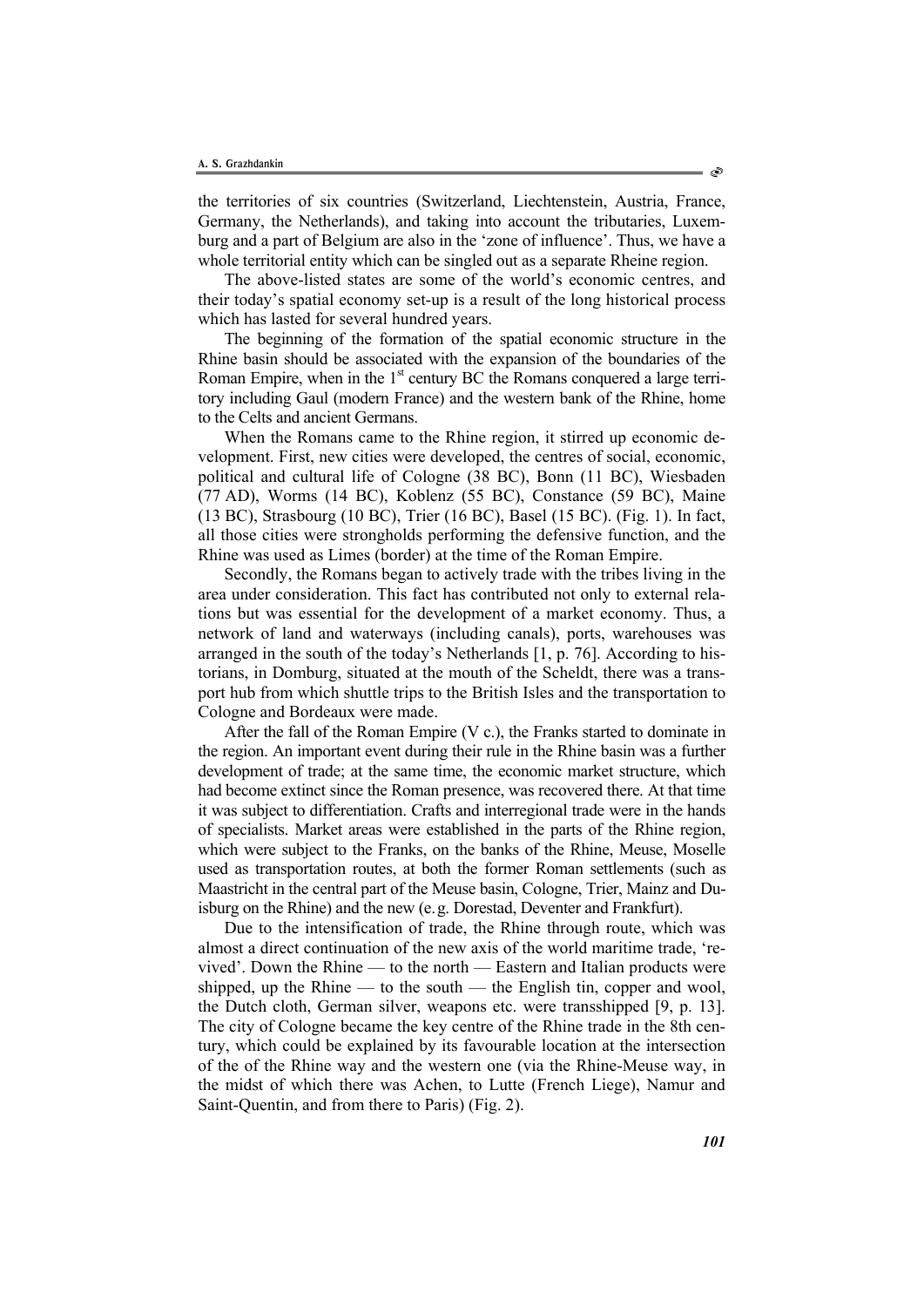

Fig. 1. Towns and cities founded in the Roman epoch

The Low Countries (i. e. the territory of the present Netherlands and the north-eastern part of Belgium) achieved the greatest prosperity during the Franks in the Rhine region, largely due to their unique geographical position.

By the 10th century, the Frankish state disappeared from the map of Europe. But, in the apt words of M.A. Sludkovskaya, '400 years of the Frankish state provided the background for most of the modern western European countries' [7, p. 19]. From the 10th to 15th centuries, the production increased in the Rhine region because of the establishment of new craft centres and towns. The establishment of the Hanseatic trade union was a major development.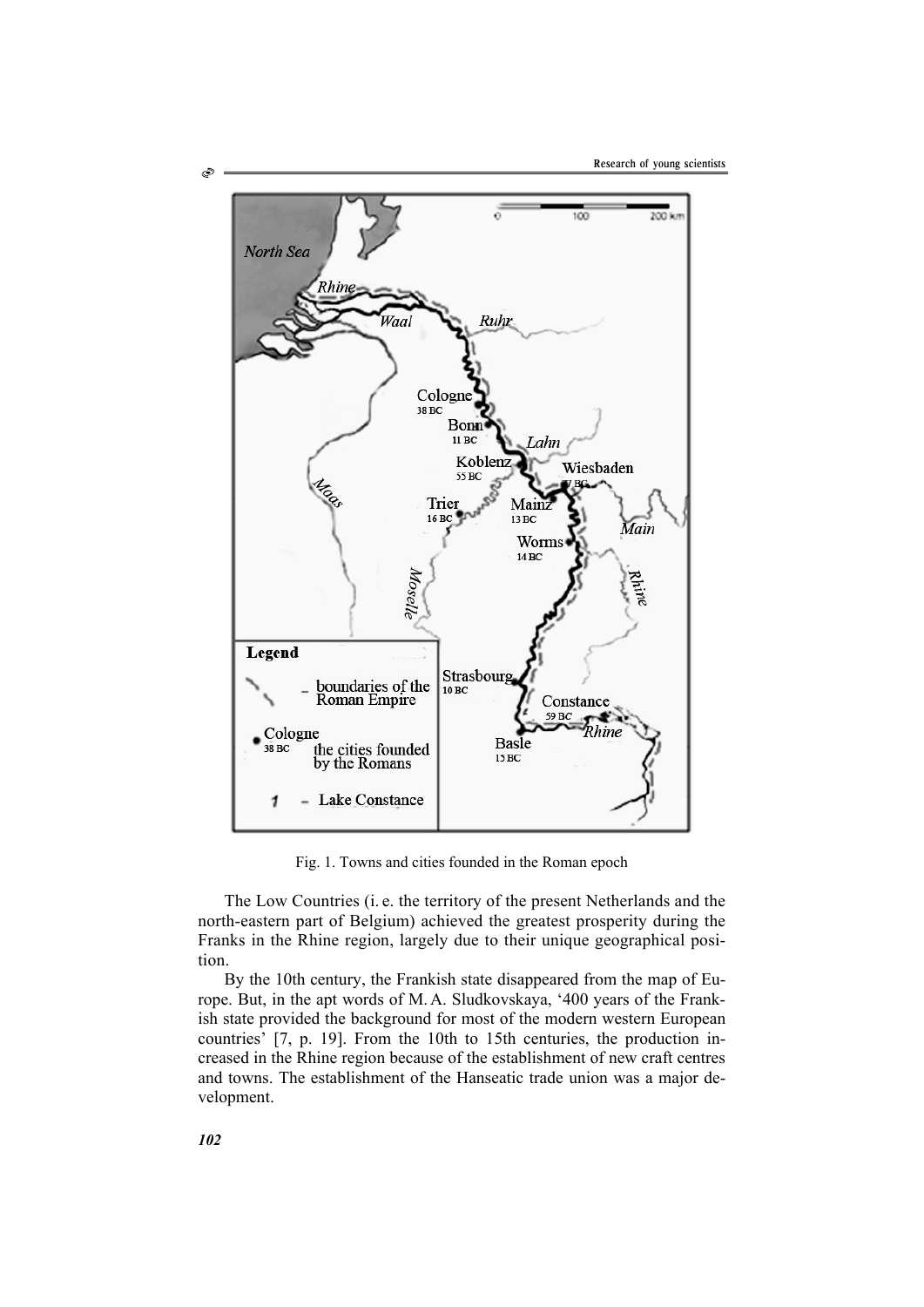

Fig. 2. The spatial pattern of the economy with the Franks

The establishment of the specially developed handicraft centres is quite specific, the geographical position often depended not on the proximity to the sources of raw materials but the conditions of the community-based production, existence in the area of a community with a privilege to purchase raw materials and sell products, and availability of skilled labour [5, p. 135]. For that reason, for example in Flanders (the largest area of the medieval cloth production) mainly the imported wool was used. A peak in the development in the Rhine region was reached in the following craft areas: mining and blacksmithing, cloth production and shipbuilding. Therefore, centres focusing on metal processing were established in the region (Solingen, Constance, Liege and Utrecht), as well as centres for the production of different tissues (Leiden, St. Gallen, Ravensburg and Amsterdam), and those specialising in the construction of cogs and barges (Hoorn). The output was mainly sold at the city markets, but at the same time trade fairs became more common in the 12th century. The best known and largest of those trade fairs were Zurzach in the Rhine region (Zurich), Frankfurt, Deventer, Nordlingen and beyond, Champagne (France), Linz and Lyon linked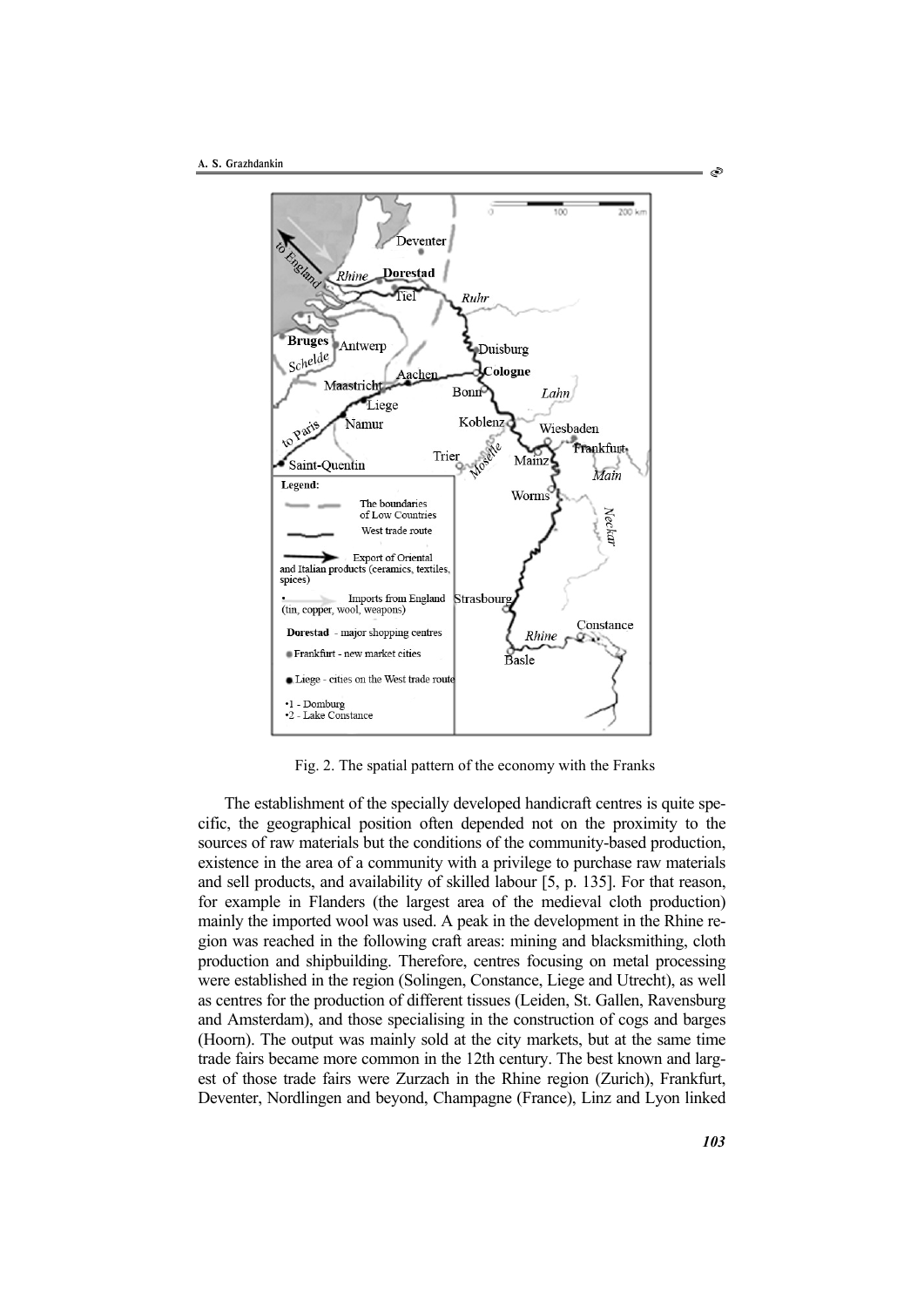by the land and river routes to the industrial centres of the Rhine basin. Fairs used to become a kind of stock exchanges which used to receive a lot of European and oriental goods. Trade fairs covered considerable distances. For example, the Frankfurt fair covered the territories of the today's Rhine basin (Fig. 3).



Fig. 3. Spatial pattern of the economy on the Rhine in the 10th—15th centuries

Since the trade in the Rhine region during that period was mainly of the continental character (with the exception of the coastal Low Countries), top priority was given to the rivers, mainly the Rhine. There were a lot of craft centres on its banks; therefore it was supposed to play a key role in the transportation of cargoes.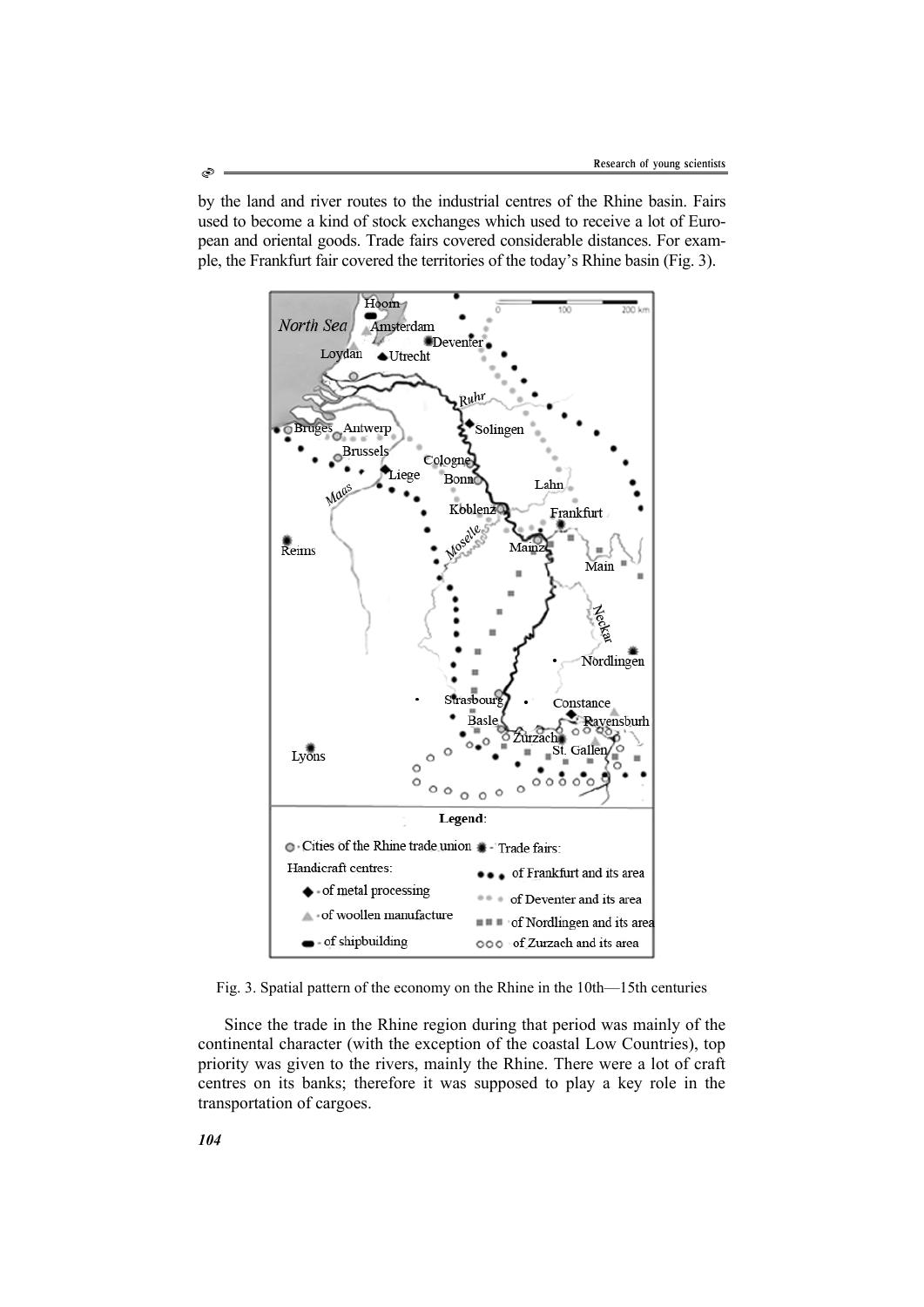River transport was cheaper, more convenient and safe compared with land transportation which lacked a proper road network. In addition, the Rhine was the only meridian river route linking the Rhine region with Southern Europe (Italy) through the Alpine passes, and with Eastern Europe through the tributaries as well as France in the west. On top of that, the Hanseatic Trade Union established in the north of Europe (with about 200 cities mainly engaged in maritime trade in the Baltic and North Seas), due to the Rhine, could strengthen its continental influence which resulted in the establishment of the Rhine trade union, uniting 70 cities in the area from the Low Countries to Basel. By the way, this trade union can be considered the first integration organisation that promoted the gradual convergence of economic, cultural and political ties between the European states.

In the late Middle Ages (16th-17th centuries), not only the general economic but also the political situation became more complicated in the Rhine region. A negative factor which affected the further formation of the spatial structure of the economy at that time may be considered the discovery of new trade routes to the New World and India by the Portuguese and Spaniards. That event led to a decline in economic prosperity of the Rhine region, as trade gradually moved from the continent to the sea. The Rhine, Rhone and several other rivers turned from the world trade highways to 'rural' roads [9, p. 22]. The industrial and manufacturing centres located in the upper and middle reaches of the Rhine were forgotten. Against this background, Holland was in an advantageous position. It was the first European country which chose the capitalist path of development and began to play the advanced roles not only in the Rhine region but also throughout Europe. According to V.E. Motylev, in 'Northern Netherlands, there was a significant development of shipbuilding, navigation, fishing, wool linen, industry and commerce' [4, p. 49]. The main centres of industry and commerce were Amsterdam, Rotterdam, Leiden, Utrecht, Enkhuizen and Edam.

The 18th century in Europe was characterised by the transition to the capitalist relations and the beginning of the industrial revolution. Moreover, the first attempts of industrial developments in the Rhine region of two major coal basins, the Ruhr and the Saar, and iron Lorraine were made. But the amount of coal and iron ore produced was worthless at the time due to the lack of proper technical equipment and, as a result, no deep mining. Despite that, the region experienced a significant progress towards building industrial capacities. Thus, at the end of the 18th century the cloth industry manufactures mostly receiving wool from England became common. In Westphalia iron industries started to gradually revive (after the severe consequences of the Thirty Years' War), and the production of yarn and linen fabric was spread. The southern part of the Rhine basin was dominated by the agrarian economy. The main product exported to the north, to England and the Netherlands, was the bread delivered along the Rhine. The greatest industrial growth in that period was observed in France, largely due to the development of light industry (silk, wool and other fabrics) and the opening of textile manufactures (Strasbourg, Lyon). The production of iron in Alsace (Niederbronn) increased too.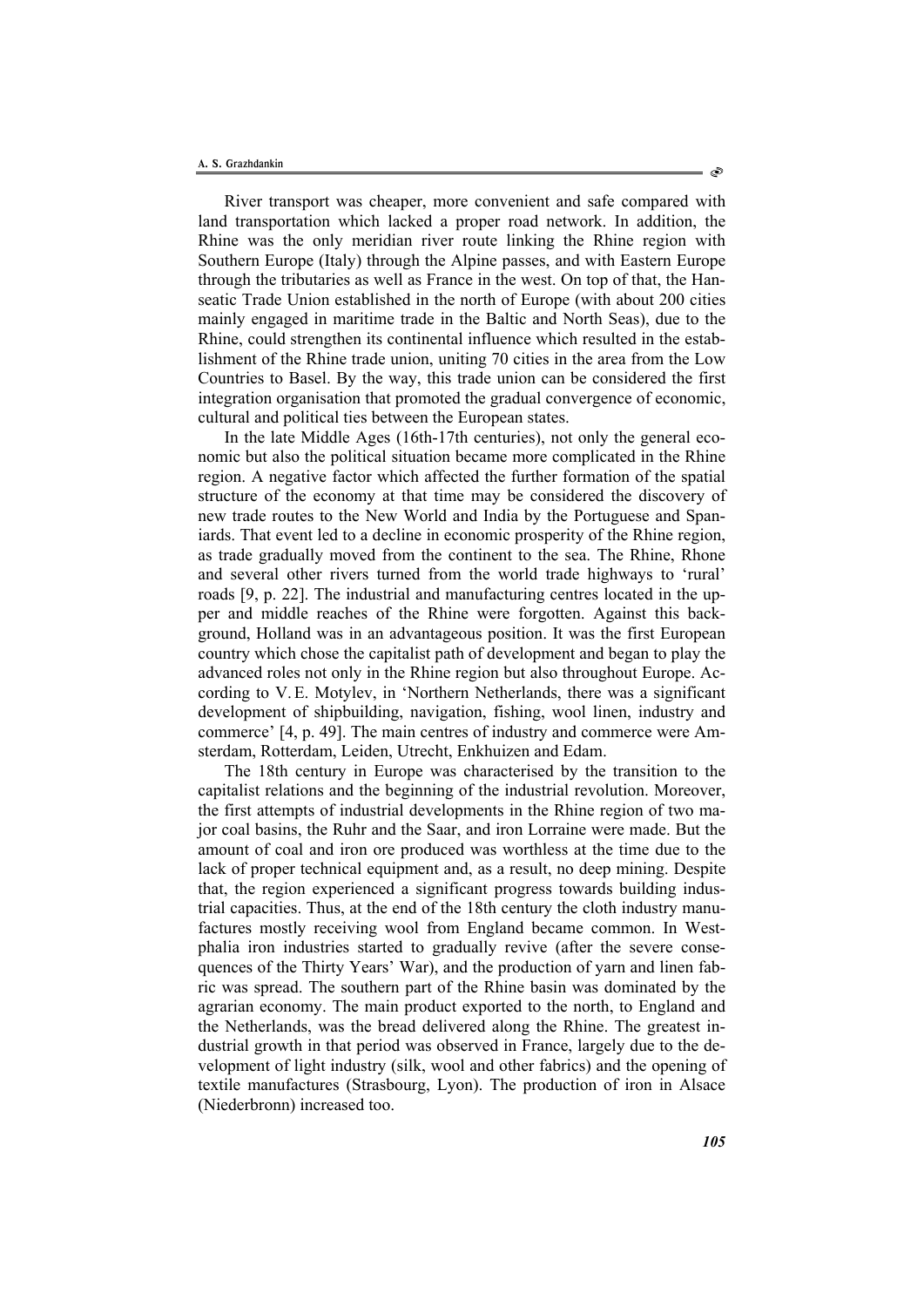In the 19th century the establishment of the spatial pattern of the economy in the Rhine region was at an active phase. There were several reasons for that. First, from that period the countries in the basin of the river Rhine started experiencing a real industrial boom (Germany, France, and Belgium). Secondly, a rapid development of natural resources began (the Ruhr and Saar coal basins, and the Lorraine iron ore basin), which lead to the concentration of population and industry in the production areas, and therefore agglomerations were developed. Thirdly, hydraulic dredging and bed leveling of the Rhine near Basel were conducted (Switzerland), which allowed to increase the capacity of the river and made it the main water transport artery of Europe. Top priority was given to finding a solution to the transport problems among these reasons, because it helped to ensure internal and external connections for the countries in the region and stimulated the development of industrial production. The solution to this problem was twofold. The first one was to establish channels, and the second one − to build railways. The first activity concerned the major water project on straightening the upper bed of the Rhine. As a result, the Rhine was navigable from Basel to Rotterdam with the outlet into the North Sea. The second major project was the opening of the Ludwig canal in 1846 (in German *Ludwigskanal*), or of the Main — Danube canal connecting the Rhine to the Danube. In addition to the implementation of these two major projects, the Rhine was connected by canals with the Rhone and Marne.

The rapidly growing countries such as Germany, Belgium, Netherlands, France, Austria and Switzerland were engaged in the construction of railways in the second half of the 19th century in the region. The pace of construction was so great that by 1890 there had been almost no items not 'woven' in the region's rail network.

The era of industrialisation established upon resolving the transport problems and the beginning of the industrial revolution in the Rhine basin. In Germany, the Rhine-Westphalia region became the 'driving force of development'. A powerful steel and chemical industry emerged on the basis of the Ruhr coal basin. Steel mills and chemical plants were built and the population grew in the mining areas. A rapid development of natural resources the key factor of the region's rapid development — was due to the relative ease of production [8, p. 145]. It should also be added that the Ruhr had a very favourable transport and geographical position in the vicinity of the Rhine River, with which it was connected through the right tributaries of the Lippe and Ruhr, and it used to facilitate the transportation of coal and metal. The most dynamic cities in the Ruhr area were Duisburg, Essen (a coal mining centre), Dortmund, Bochum, Bottrop and Herne.

The Saar coal basin at the border of France and Germany, with Saarbruecken being the centre, was another link which accumulated the productive forces in the Rhine region. Therefore, Germany established its own engineering and chemical industries working on the basis of by-products of the coal and steel industries, usually for the military purposes. The successful recovery of the area, like in the Ruhr, was driven by the favourable transport and geographic position in the Rhine Valley with access to its shores through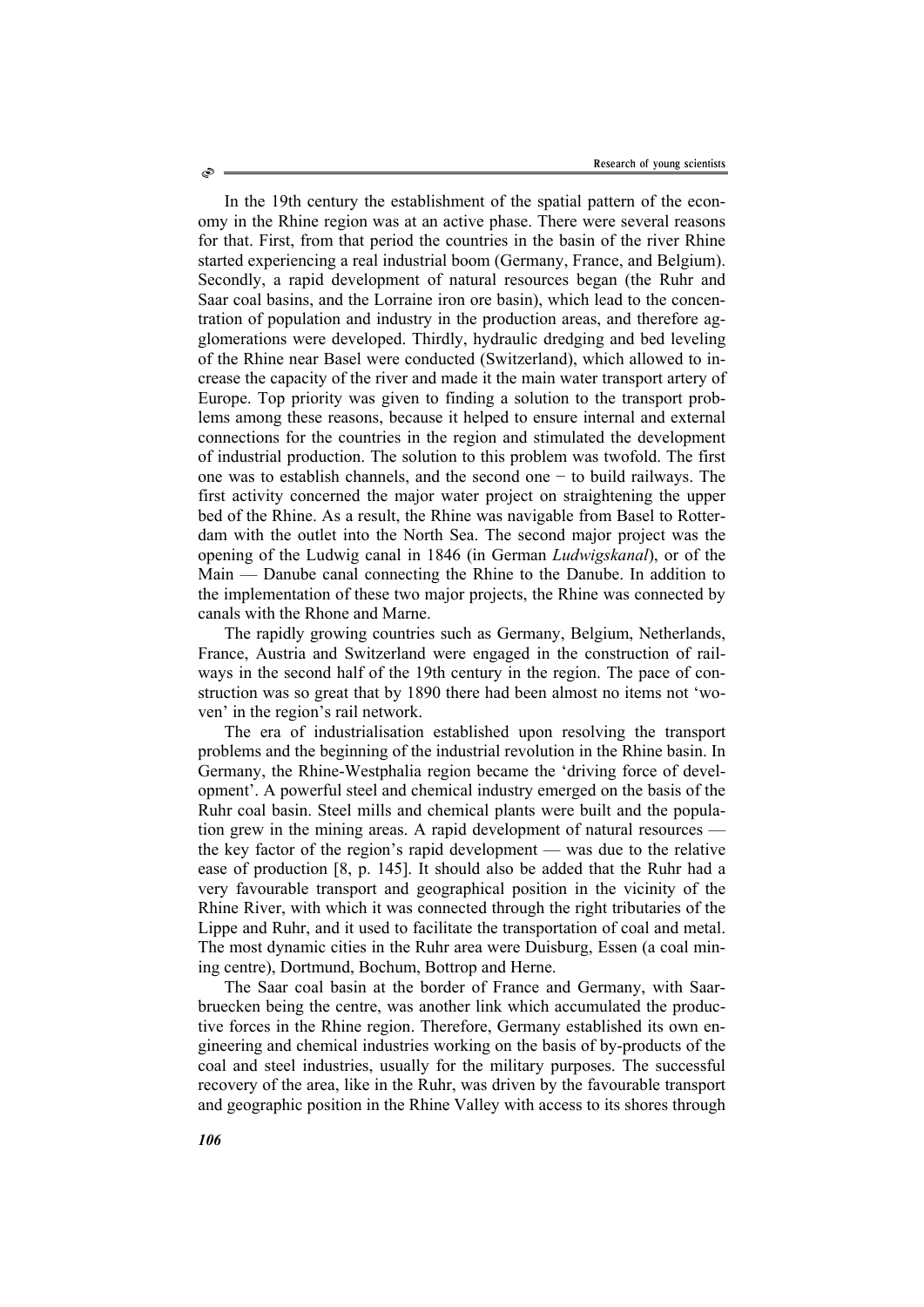the canal Marne — Rhine to the river port of Strasbourg, as well as along the Saar and Moselle to Koblenz.

The steel industry was launched nearby, smelting of iron and steel production in the Lorraine iron-ore deposits. Nearby in Alsace, cotton mills equipped with tens of thousands of spinning machines were created in the city of Mulhouse. The part included in the Rhine region in Belgium developed metallurgy, and therefore the chemical industry on the basis of the Southern coalfield in Wallonia (opened in the 18th century). The development of the coal and iron ore mines was also affected by the distribution of the population in the region. Industry at the time required a significant number of workers; thus, people gradually began to come along to form a concentric ring of settlements around the main centers of production in the area of production (raw materials were considered to be a key factor in the settlement at the time). For example, the city of Longview was the metallurgical centre in the Lorraine, and some settlements were formed around (later some towns focusing on the steel production too) Thionville, Brice, Ayanzh (Fig. 4). Thus, the first agglomerations began to rise, under which A. Weber understands the 'clusters' and 'concentrations' of industrial production at a place' [2, p. 87].



Fig. 4. The spatial structure of the economy on the Rhine at the end of the 19th century

Against the background of the swift development of railway transport, the economy of the Rhine did not recede in importance. Since the second half of the 19th century, following the hydraulic engineering works there was a significant increase in traffic on the Rhine in spite of the solid competition from the railways. Two factors contributed to that process: